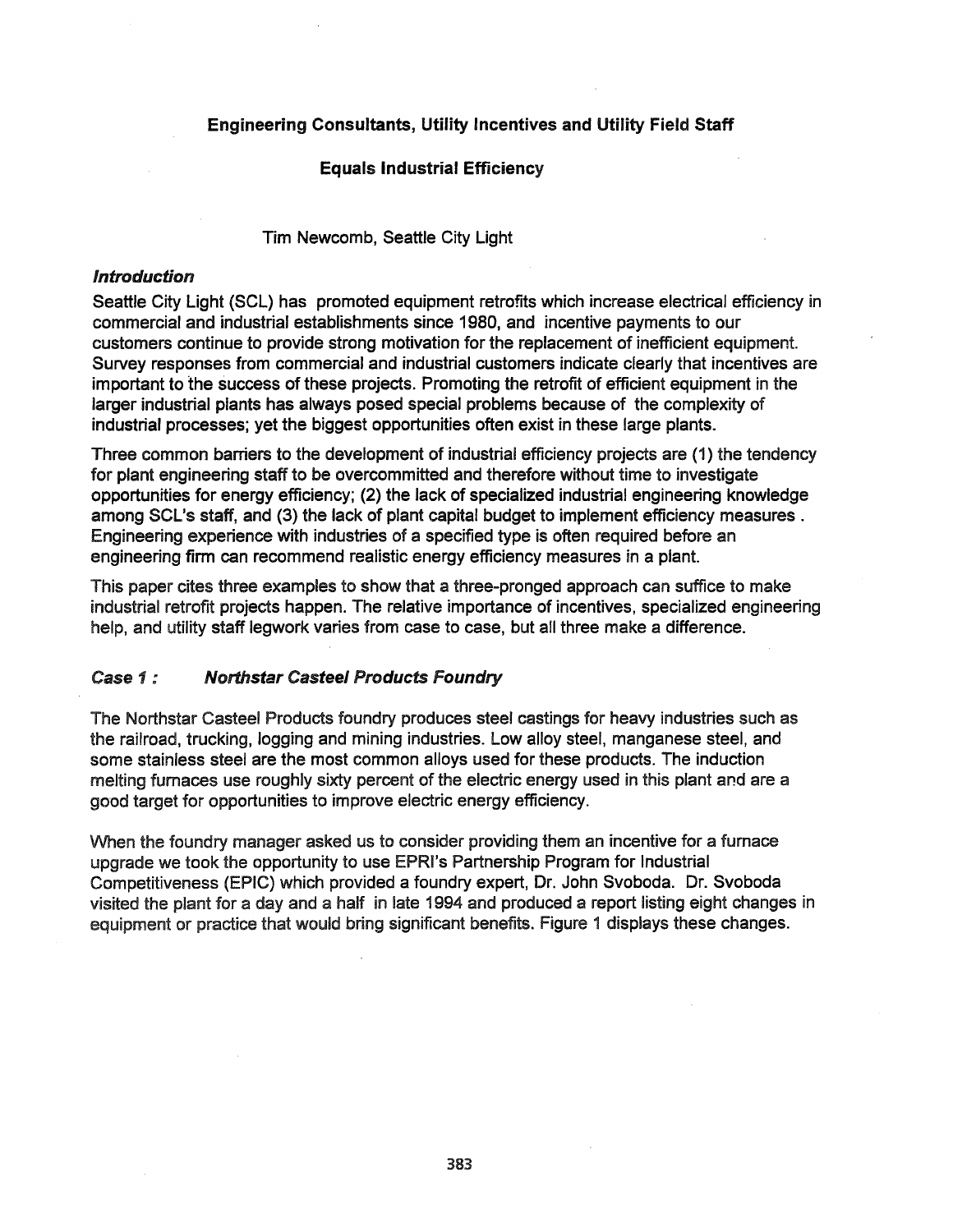| riguie i                                              | Summary of EPIC's recommended changes at the<br>Northstar Casteel Products steel foundry by Process Metallurgy, Inc <sup>3</sup> |                                  |
|-------------------------------------------------------|----------------------------------------------------------------------------------------------------------------------------------|----------------------------------|
| Recommended change                                    | <b>Anticipated Benefits</b>                                                                                                      | <b>Estimated Payback</b>         |
| Install new, efficient induction<br>melting equipment | <b>Electricity savings</b><br>Reduced indoor air pollution                                                                       | 4 years                          |
| Install efficient ladle preheater                     | <b>Electricity savings</b><br>Natural gas savings                                                                                | 1.5 years                        |
| Scrap reduction program                               | <b>Electricity savings</b><br><b>Lower Unit costs</b>                                                                            | 1 year                           |
| Waste heat recovery on<br>natural gas oven            | Natural gas savings                                                                                                              | Requires engineering<br>analysis |

Ladle pouring practice **Reduced scrap 1** year

Computerized rigging The Reduced scrap Requires more analysis Greater customer satisfaction detailed analysis

Compressed air Electricity savings Immediate

improvements

system maintenance

 $F: \ldots$ 

<sup>3.</sup> Based on "Plant Survey Report for North Star Casteel Products, Inc., A final report prepared for Seattle City Light, EPRI Partnership for Industrial Competitiveness", 1995, Process Metallurgy International, Inc, of Arlington Heights, Illinois.

In 1996 Northstar completed the installation of a new induction furnace melting system that included a new power supply capable of supplying both active fumaces at once, a new closedloop water cooling system, new furnaces, fumace fume rings, fumace covers, and an automatic program to power the furnaces during the sintering of new fumace linings. This cost the company approximately \$ 400,000. Whereas the two old power supplies had a combined total of 625 kW, the single new power supply could deliver 1,OOO·kW.

SCL's incentive program calculates its grant amounts for industry based on the estimated improvement in electrical efficiency per unit of product, or energy intensity. For the foundry, the grant was computed as the product of the estimated reduction in kWh per ton of steel melted times the anticipated production rate of the new furnaces in tons per year. The logic behind this computation is that it is important to compute the reduction in electricity use of new efficient equipment, given the plant is determined to increase its production rate. SCL computed the baseline consumption per ton using the metered electrical data and production data from the foundry for one year, arriving at an average number of 857 kWh/Ton of melted steel. By today's standards this is an inefficient induction melting system, and the bulk of the inefficiency in this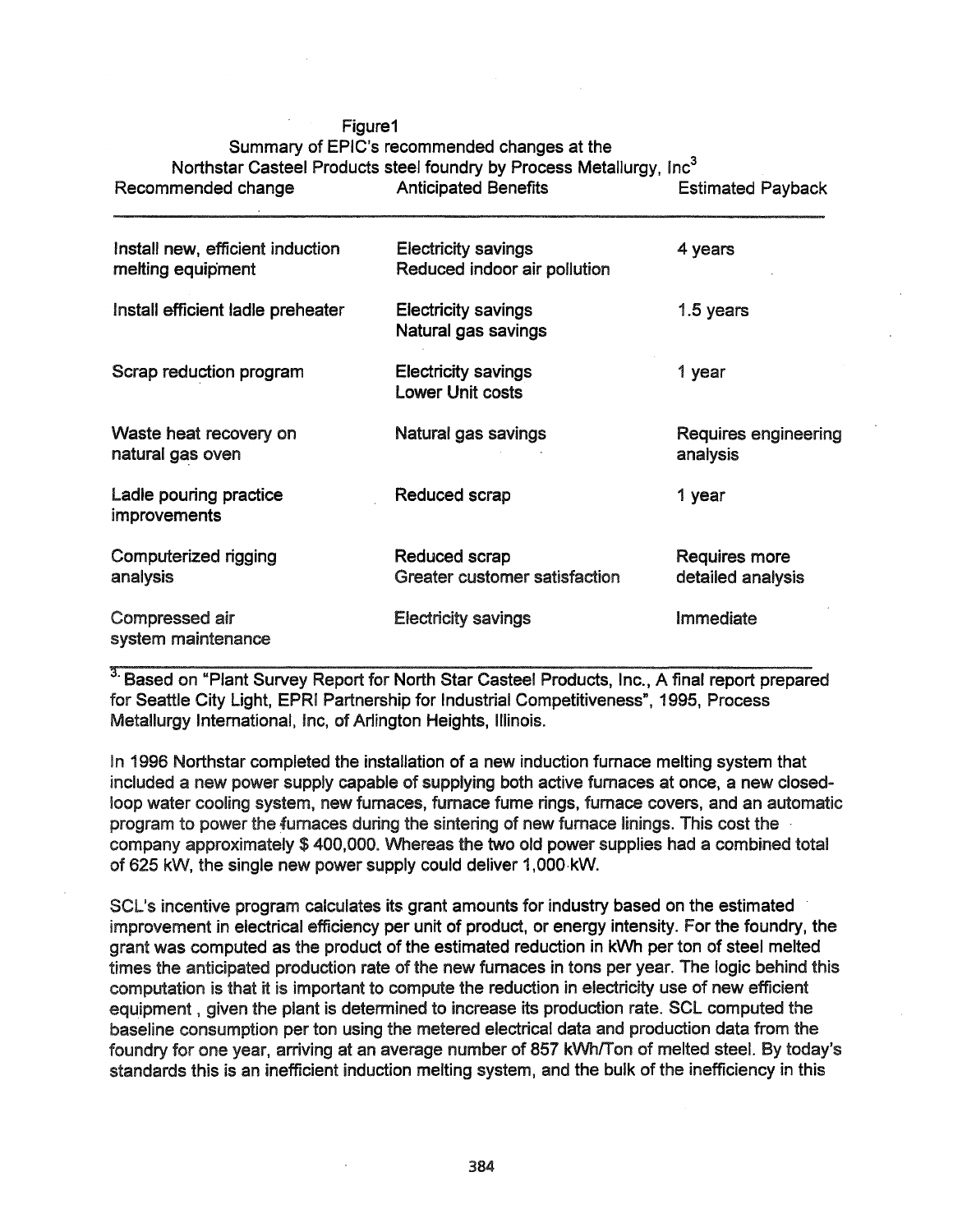case can be attributed to the power supply itself which was old and subject to occasional breakdowns.

The metered electrical data and production data for May and June of 1996 support an average consumption of the new power supply and furnaces of 661 kWh per ton of steel. This is a reduction of 196 kWh/Ton, or 22.8 %. The increase in production amounted to 45 % ! The explanation for this lies principally in the greater power of the new melting power supply, and partly in the better power density of the power supply.

The process of melting scrap steel, and the addition of chemical additives needed to make the desired alloys, release significant amounts of fumes including oxides into the air. Through this project the plant achieved a significant reduction in indoor air pollution because the covers and fume rings on the furnaces prevent a significant fraction of the fumes from escaping into the plant. The Puget Sound Air Pollution Control Agency indicated their satisfaction with the corresponding reduction in fugitive emissions from the plant in a letter to SCL in late 1996<sup>5</sup> &.

5 letter from Melissa McAfee, Field Inspector at Puget Sound Air Pollution Control Agency, 1996.

This project probably would have proceeded without the intervention of SCl, although the SCl incentive' represented 30 % of the project cost. Even when the incentive is subtracted from the project cost, the simple payback to the plant based on energy savings alone was nearly ten years. SCl field staff contributed many hours of statistical analysis of electrical meter data to help the plant pinpoint the sources of electrical inefficiency. Plant engineers would not have undertaken this work themselves, although they made approximate computations and used vendor estimates of the electrical efficiency of the new equipment. The SCL pre-project estimate of electrical savings from this project was 7.8 % above the actual measured improvement in electrical intensity following the installation of the new equipment.

The intervention of SCl and of Dr. Svoboda helped to persuade the company to use furnace covers and fume rings which bring both additional energy savings and greater pollution control. Engineering calculations suggest that fumace covers are responsible for perhaps fifteen percent of the achieved electricity savings, assuming that the covers are used once the scrap steel is loaded into the-furnaces.

If the foundry adopts other recommendations for electrical efficiency made by Dr. Svoboda in the future, this project will reap additional benefits for SCl and for the foundry.

**Summary** 

The most important stimulus provided by SCL for this project was the incentive of \$121,600. This money undoubtedly made it possible for the plant to purchase additional features that it would not have purchased otherwise, perhaps including the furnace covers.

The information supplied by Process Metallurgy was very detailed and covered areas that the plant should revisit in the future. SCl will remind the foundry of the other recommendations in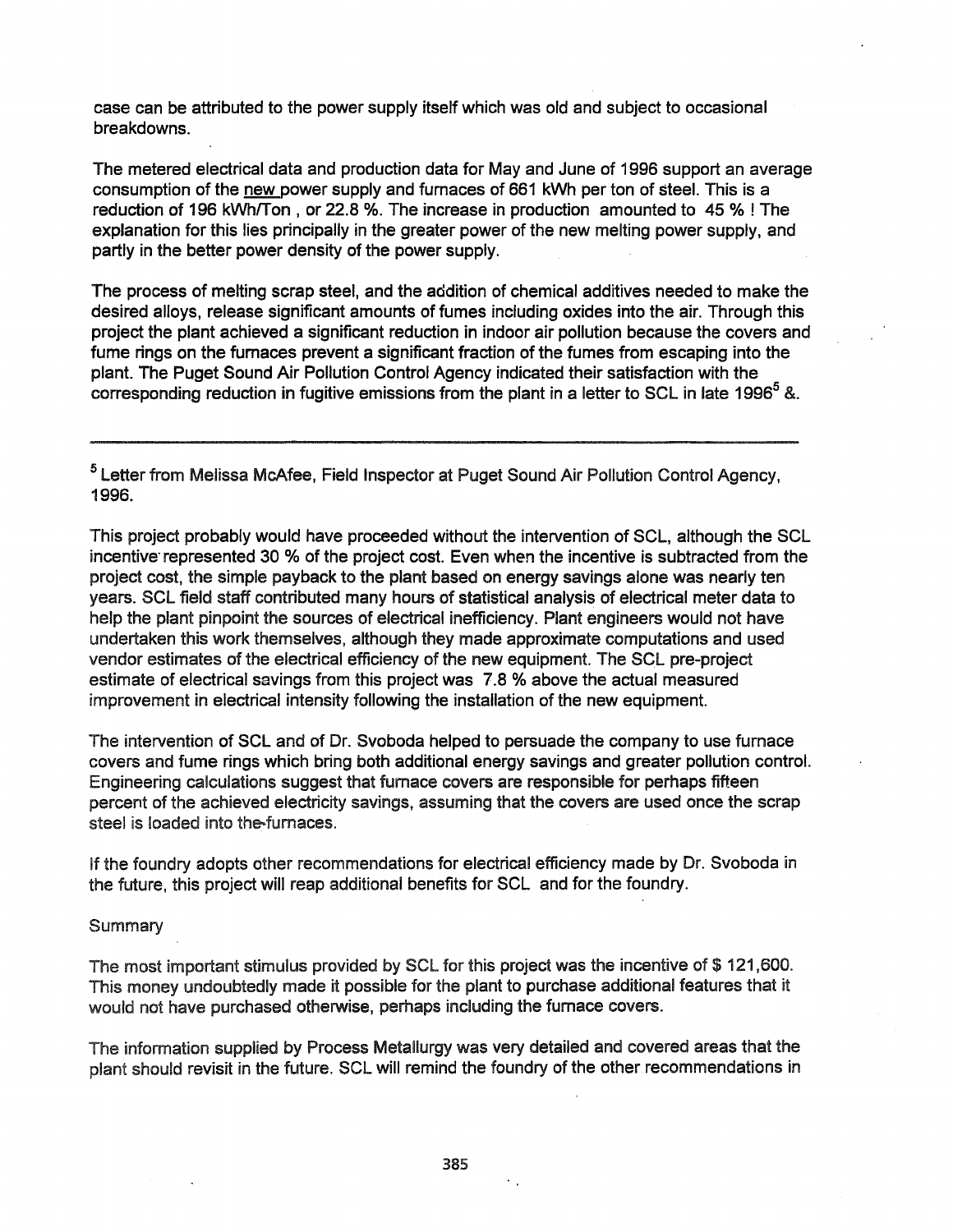the EPIC report in the future. In addition, Dr. Svoboda made it clear to the plant engineer that furnace covers would be a benefit to them in several ways.

SCl provided a very significant amount of analysis concerning the inefficiency of the old electric power supply and the electrical benefits of the proposed new equipment. It is likely that this information provided comfort to the foundry staff as they considered the pros and cons of purchasing the new equipment.

For all of these reasons the project was improved through the utility's intervention.

# Case 2 : Ball-Foster Glass Company

Ball-Foster (BFG) makes glass bottles and jars, principally for beverages. It is Seattle City Light's third largest industrial customer, and a natural target for electric efficiency projects. The air' compressors in the 50 pound, or low pressure, system provide most of the compressed air used to form the bottles from hot glass. The total horsepower for the 50 pound system is approximately 3,100 HP , depending upon which compressors are out for maintenance. The compressed air company in Seattle that services the reciprocating air compressors, R & R Compressor Services, demonstrated for us that a large number of valves and pipes are left open dUring production to drain 'moisture from the 50 pound air system. Vented compressed air is a tremendous waste of electrical energy, and air compressors waste 80 % or more of the input energy in any case.

The reason why pipes and valves are left open to remove moisture is that water which gets to the hot glass which is formed into bottles causes defects in appearance, which make the bottles unacceptable to the customers. We were interested in investigating ways to dry the compressed air so that these pipes and valves could be closed, reducing the electricity needed for the compressed air.

The Ball-Foster plant is a very large plant, extending perhaps 0.4 miles from north to south. The manufacturing of the glass containers takes place at ten IS machines which receive precisely measured gobs of molten glass, and blow them out to the desired shape in a two-step process. Bottle blanks are made in the first step, then transferred to another mold where the final shape is achieved. Most of the air compressors are located in one of five locations along the northsouth axis of the plant, so that long runs of piping are required.

Since SCl had recently signed a contract with Scales Compressor Services of Carle Place, New York for audits of compressed air systems, we asked Mr. Bill Scales to inspect this low pressure system at BFG. Mr. Scales had the great insight to see that the root of the problem was fouled cooling water resulting from contamination of open cooling towers. The fouled water reduced the effectiveness of aftercoolers and towers, diminishing the ability of this equipment to remove moisture. This plant is surrounded by one limestone and two cement plants, and in addition uses raw materials including sand and lime. These materials make their way into the open loop cooling towers and contaminate the cooling water. Mr. Scales advised that it would be unwise to install refrigerated air dryers or new aftercoolers to dehumidify the compressed air without removing contaminants from the cooling water, since the new equipment would eventually be fouled and become useless. A summary of Mr. Scales' recommendations is presented in Figure 2.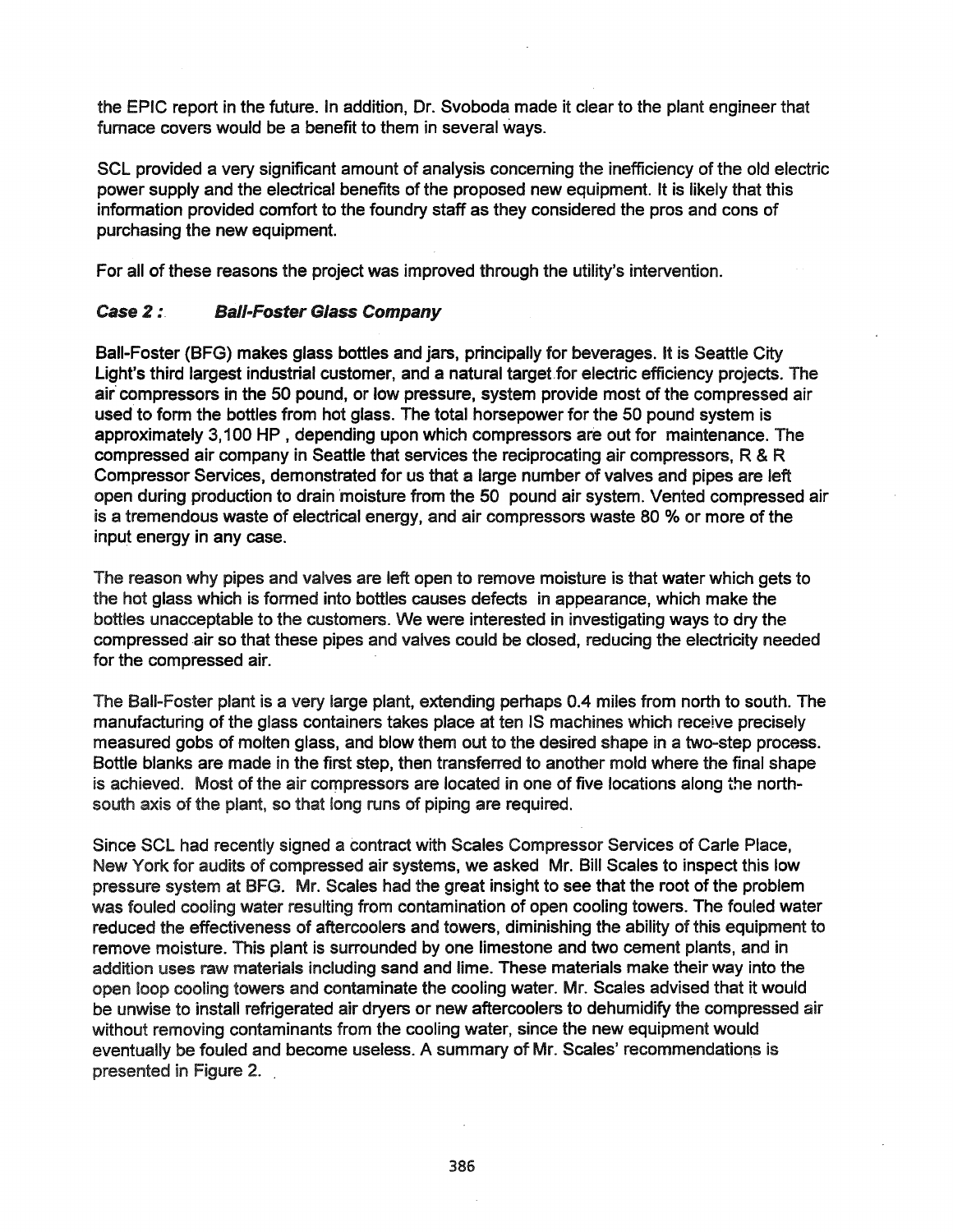Figure 2 Recommended Measures to Improve Electrical Energy Efficiency of the 50 Pound Compressed Air System at Ball-Foster Glass' Seattle Plant<sup>5,6</sup>

| <b>Electrical Efficiency Measure</b> |                                 | <b>Estimated Benefits</b>             | <b>Estimated Costs</b> |  |
|--------------------------------------|---------------------------------|---------------------------------------|------------------------|--|
| 1.                                   | Reduce Air Leaks                | 1,080,000 kWh/Yr<br>\$35,363 annually | \$4,000                |  |
| 2.                                   | <b>Clean Water System</b>       | 2,520,000 kWh/Yr<br>\$82,500          | \$150,000 - 280,000    |  |
| 3.                                   | <b>Reheat Compressed</b><br>Air | 1,633,740 kWh/Yr<br>\$53,500          | \$60,000               |  |
| 4.                                   | <b>Reduce Air Pressure</b>      | 1,724,288 kWh/Yr<br>\$56,460          | \$0                    |  |

5 Based on "Air Compressor Analysis Report Prepared for Ball-Foster Glass Company", January 1996, William E. Scales, Scales Compressor Corporation, Carle Place, New York.

6 NOTE : Subsequent text indicates significant changes in equipment and approach from the recommendations in this report.

The report by the Scales Compressor Corporation depended heavily on data collected by SCL staff that quantifies both the number and size of the leaks from open valves and the electrical power used to generate the 50 pound air. The cost of having this consultant visit the plant repeatedly to collect such data would have been prohibitive. These measurements have been repeated several times and provide a good picture of the operation of the system before the retrofit. Figure 3 summarizes data from visits to the plant in 1995 and 1996.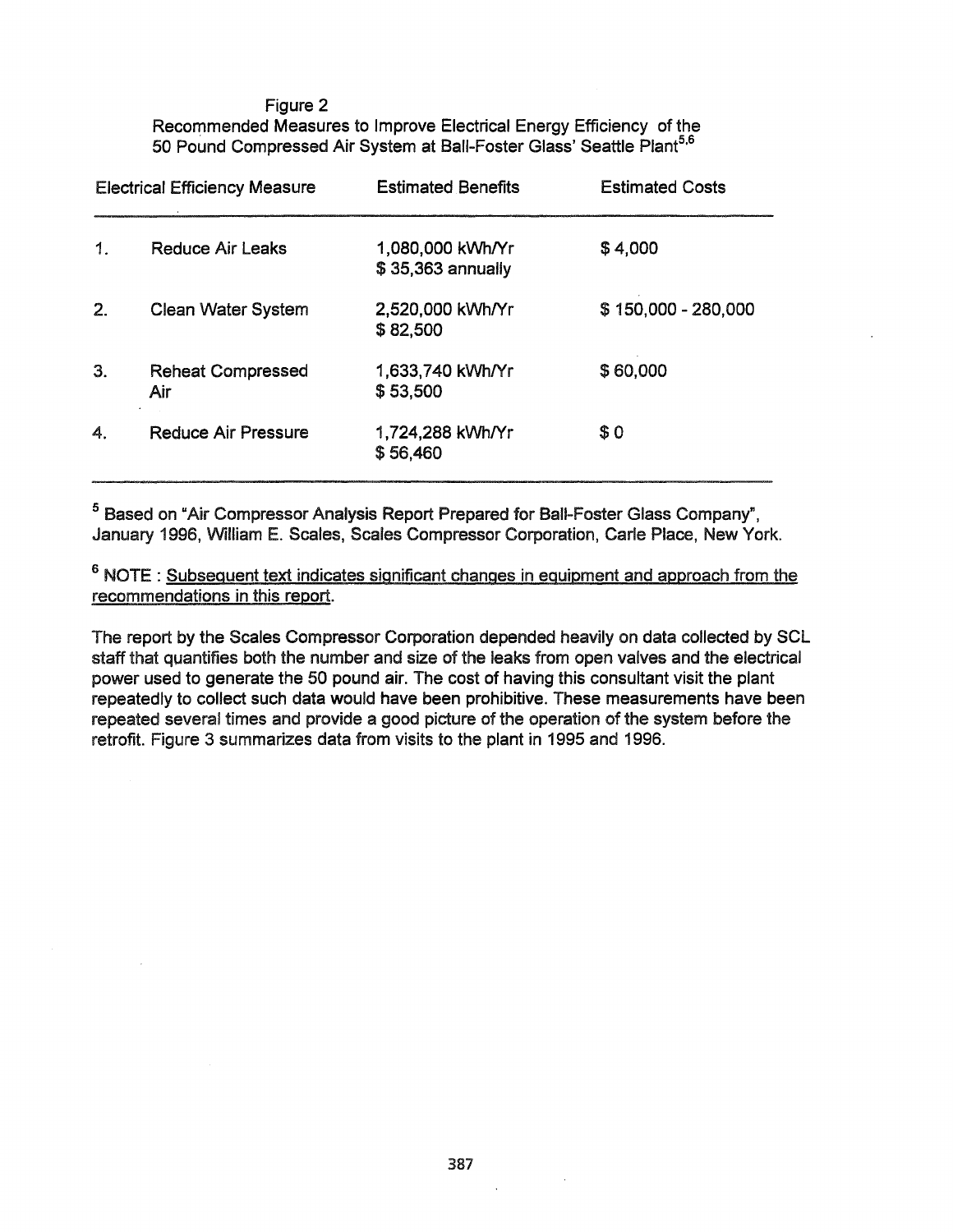# Figure 3

Estimates of Total Electrical Power Use and Total leaking Air Volume in The 50 Pound Compressed Air System During Production

Estimated total power used by air compressors<sup> $7$ </sup>.

| <b>August, 1995</b> | 2,113 kW from 2,725 HP of compressors operating at partial or<br>full load. Plant in production. |
|---------------------|--------------------------------------------------------------------------------------------------|
| November, 1996      | 2,165 kW from 2,775 HP of compressors operating at partial or<br>full load. Plant in production. |
| December, 1996      | 1,970 kW from 2,500 HP of compressors operating at partial or<br>full load. Plant in production. |
| December, 1996      | 950 HP of compressors operating with production idle.                                            |
|                     | Estimated total venting of compressed air at pipes and valves <sup>8</sup> :                     |
| <b>August, 1995</b> | <b>7,119 CFM</b>                                                                                 |

 $7$  This estimate based on 40 readings at each compressor, using amperage and voltage data from air compressor meters.

<sup>8</sup> This estimate based on precise measurement of valve and pipe opening sizes, and an estimate of 50 pounds of gauge pressure.

SCl's approach to achieve the electrical energy efficiency improvement was to provide an incentive to the company for the purchase of new closed-loop water cooling equipment, new or refurbished aftercoolers, and new air dryers. Therefore, we requested a meeting with the corporate engineering-staff to present our case and to determine their commitment to improving the 50 pound air system's electrical efficiency. Corporate engineering staff responded that the improvements recommended in the report could become a model for other plants in their company and that they were ready to undertake the work.

SCl compiled the data about present system operation that was needed to support an incentive proposal to replace most towers with closed loop cooling systems: Replacement or cleaning of many of the existing aftercoolers and the addition of refrigerated dryers would complete the project to dehumidify the compressed air and permit the closing of all valves and pipes currently kept open. A very conservative estimate of 5,000 CFM of wasted compressed air was used in the incentive calculations despite the data presented in Figure 3 above which suggest a figure closer to 700 CFM. The estimate was purposely conservative because plant personnel indicated that some leakage occurs inside the bottle-forming machines when they are idle.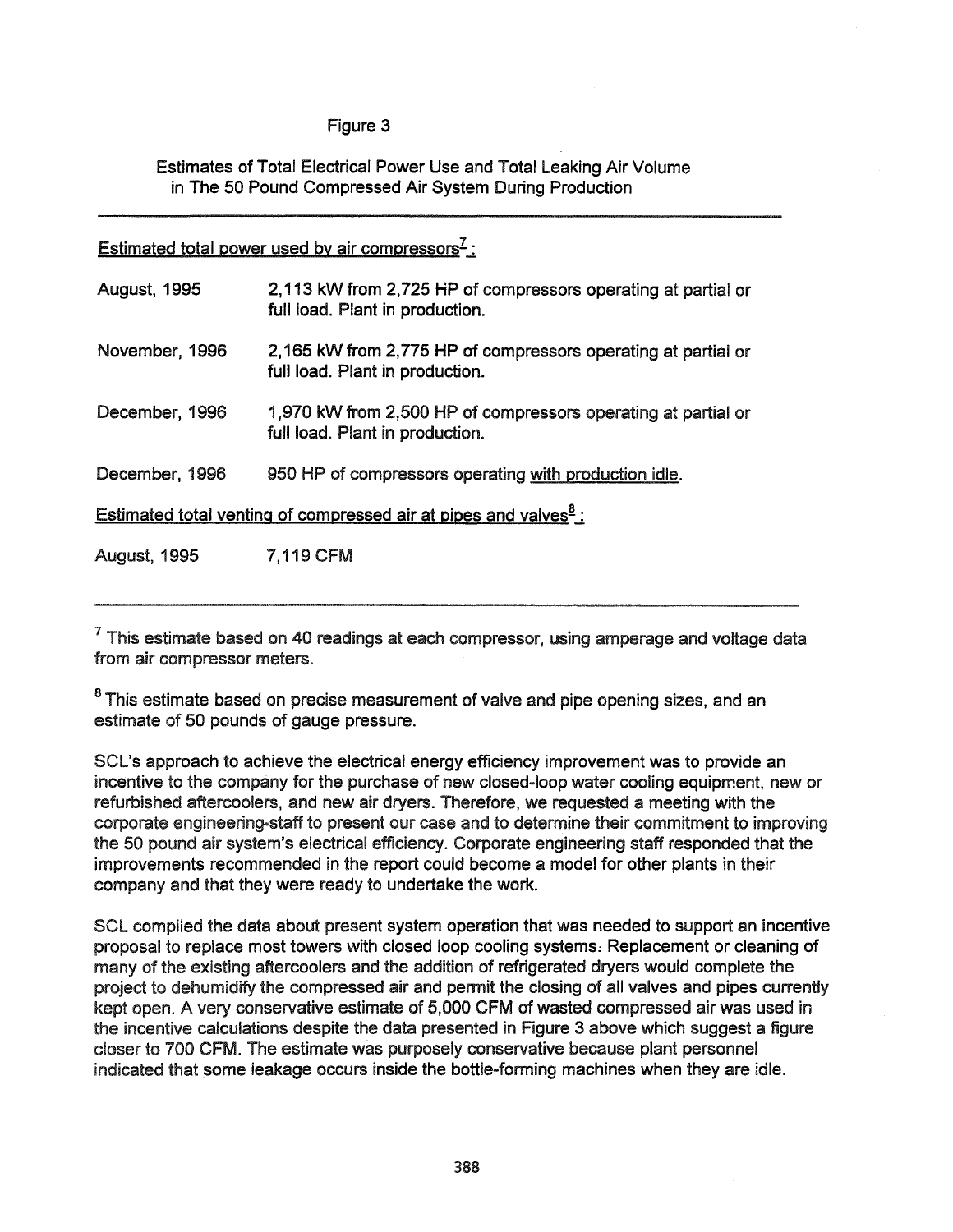The SCl field representative wrote an evaluation plan for the company recommending the use of dewpoint sensors in the compressed air lines. It is SCl's conviction that data about the changes in humidity levels and about the absolute humidity levels following successful implementation of the new equipment would be useful in two ways. The drop in humidity will serve to convince the plant staff that it is indeed no longer necessary to keep valves and pipes open to keep water out of the compressed air. And the data may assist in troubleshooting in case there are points in the system where the compressed air is not sufficiently dried by the new equipment.

The final proposal for this project included the efficiency improvements listed in Figure 4.

| Figure 4                                                                    |  |
|-----------------------------------------------------------------------------|--|
| Seattle City Light Project to Improve Electrical Efficiency of The 50 Pound |  |
| Compressed Air System at Ball-Foster Glass Company                          |  |

| Equipment                                                                 | Purpose                                                                                                                              | Cost      |
|---------------------------------------------------------------------------|--------------------------------------------------------------------------------------------------------------------------------------|-----------|
| <b>Cooling fans</b>                                                       | Replace vented compressed air<br>used for cooling workers                                                                            | \$650     |
| <b>Aftercoolers</b><br>(New or refurbished)                               | Improve dehumidification of<br>compressed air                                                                                        | \$30,753  |
| Leak surveys<br>for all systems                                           | Identify and quantify the venting<br>of compressed air before and<br>after installation of equipment                                 | \$ 8,000  |
| Closed-loop<br>industrial coolers<br>including installation<br>and piping | To cool cooling water without<br>contamination                                                                                       | \$169,080 |
| receivers or traps                                                        | Automatic drains and To remove moisture from the<br>compressed air                                                                   | \$20,900  |
| Dew-point probes                                                          | To quantify humidity in the 50<br>pound compressed air and<br>document reductions in humidity<br>following installation of equipment | \$5.300   |
| Refrigerated<br>air dryers<br>including installation<br>and piping        | Bring the dewpoint down to<br>38 Degrees F                                                                                           | \$257,333 |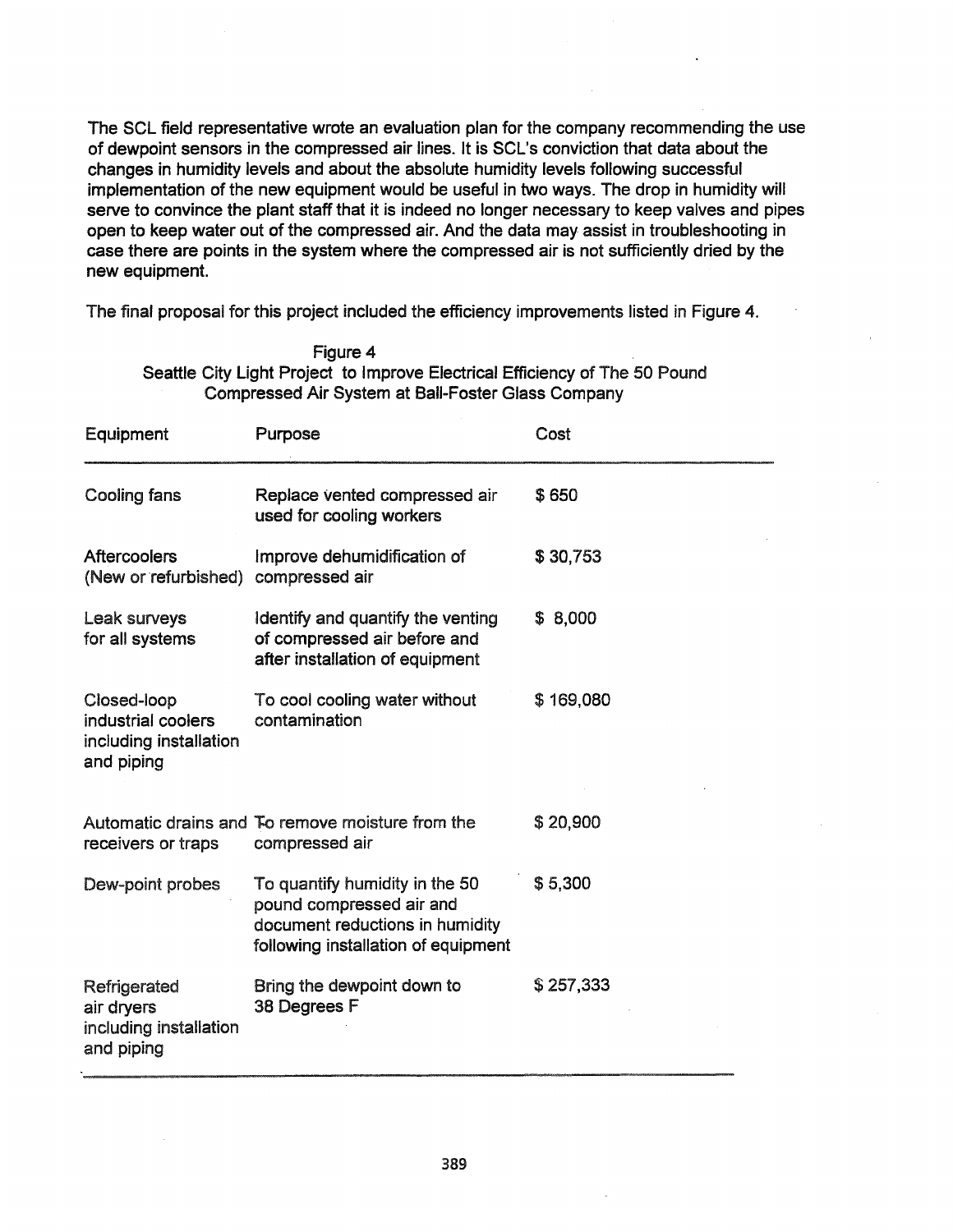The total SCL grant was \$ 393,933, contingent upon a reduction in compressed air output in the system of 4.53 gWh of electricity annually. Anecdotal evidence confirms what seems obvious, namely that the company was convinced to undertake this project by an incentive amounting to 80 % of the total cost including installation.

The equipment is currently being installed, and the target date for switch over to the refrigerated dryers and cooling loops is August, 1997. Both SCL and the plant engineers recognize that bottle machine operators will need to be brought into discussions about the need to close off valves and pipes. The use of data from the dewpoint sensors should be instrumental at this stage of the project.

There are a number of anticipated "non-energy " benefits from this project, which are listed in Figure 5.

Figure 5 Expected "Non-energy" Benefits from Ball-Foster Glass 50 pound Compressed Air Energy Efficiency Project

1. At the present time the oil used to lubricate the bottle-forming machines is hydrophilic due to the water content of the compressed air. When this oil is accumulated in the plant water recycling system it becomes a sludge'that is difficult to dispose of. Non-hydrophilic oil can be used after the air is dried.

2. Cooling water jackets of the air compressors which now are fouled will remain relatively contaminant-free. Water compartments of aftercoolers will also remain relatively contaminantfree. This will reduce air compressor energy requirements, reduce operations and maintenance costs and equipment downtime, and lengthen the lifetimes of the air compressors and aftercoolers.

3. Some reduction in the rate of production of defective bottles may be anticipated. This will be measured by comparing rates of defective product before and after the installation.

4. Water cooling system operations and maintenance costs will be reduced due to the removal of airborne contaminants.

# **Summary**

The advice of the consultant, Scales Compressor Services, was a key to the successful development of this project. Mr. Scales' logical approach to the existing problem of cooling water contamination in the 50 pound compressed air system at Ball-Foster Glass provided convincing arguments both to SCL staff and to the glass plant staff. He facilitated communication with all the plant personnel from the front office managers to the equipment maintenance staff.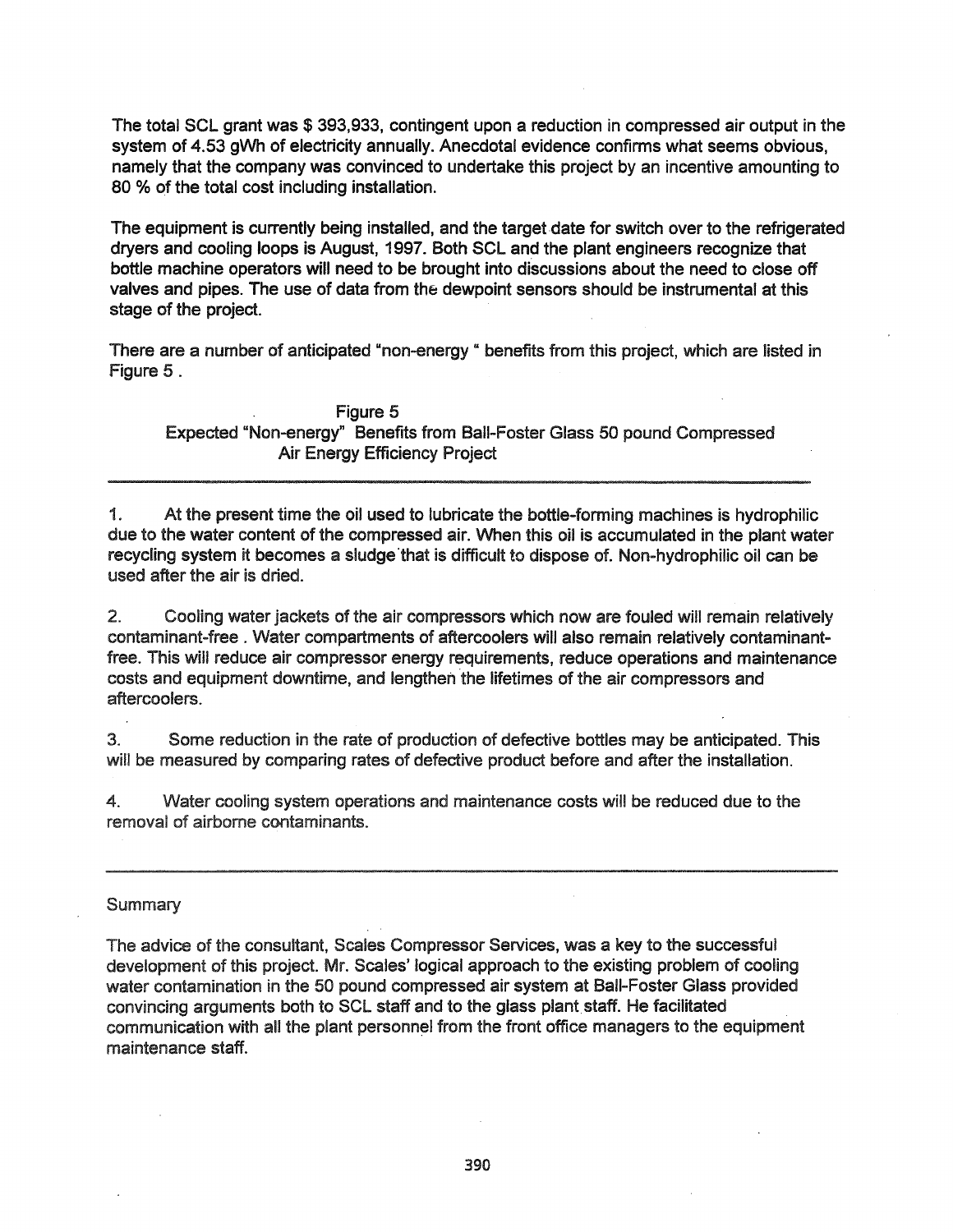Some of the consultant's recommendations were not followed, either because they turned out to be impractical when applied to this plant, or because the corporate engineering staff were more familiar with other solutions to the same problem. This company makes glass containers at many plants around the world. The company is used to solving certain problems in established ways that have worked in the past.

The SCL Commercial and Industrial planning staff in charge of developing an air compressor efficiency program had the wisdom to select an experienced and effective consultant and to make him available on short notice for this project.

The SCL incentive made the project so attractive financially to the corporate engineers that they could not tum it down. However, their acceptance of this project was the result of almost two years of project development by SCL which included data collection, redrafting of project proposals, communication and consultation with consultant, with plant maintenance staff and air compressor vendors.

For all these reasons, the three- pronged approach was necessary get the project under way and the liklihood that this project was a free-rider is nil.

#### Case 3: The West Point wastewater treatment plant

The West Point wastewater facility underwent a complete overhaul between 1990 and 1995 to add secondary wastewater treatment equipment and increase the capacity to 300 million gallons per day (MGD). The plant serves the City of Seattle and other nearby communities and receives combined sewer overflow as well as wastewater. The electrical load of the new facility is about 6.8 average megawatts, though the consumption varies seasonally, rising spectacularly during periods of winter rain and declining during the summer.

SCL joined The Electric Power Research Institute's (EPRl's) Municipal Water and Wastewater Project in order to bring an experienced consultant in wastewater treatment energy efficiency to the new plant in 1995 for an electric efficiency audit. Plant management recognized that once the plant operations became stable and predictable it would be advantageous to reduce electricity costs as much as possible. However, the management had not yet made any arrangements to examine opportunities for saving electric energy systematically. EPRI provided the services of HDR Engineering, Inc to work with the plant staff for two days and develop a list of recommendations for electric efficiency. This engineering firm has made recommendations to improve electrical efficiency at many wastewater plants around the U.S. The plant management requested that special attention be given to plantwide electrical demand, to the intermediate and effluent pumping stations, and to the new vacuum swing adsorption (VSA) oxygen generation plant which was one of the first of its kind to be built in the United States. The audit was provided by SCL without charge to the County.

SCL field staff prepared for HDR's visit by discussing the visit with engineering staff beforehand and collecting material for the audit report. This material included pump and system curves for the effluent pumping station, and pump curves for the intermediate pumps. Effluent pumping energy can be reduced to zero during periods of the day when the tides are low enough to permit gravity flow, and pumping is accomplished by three 2,200 HP pumps with adjustable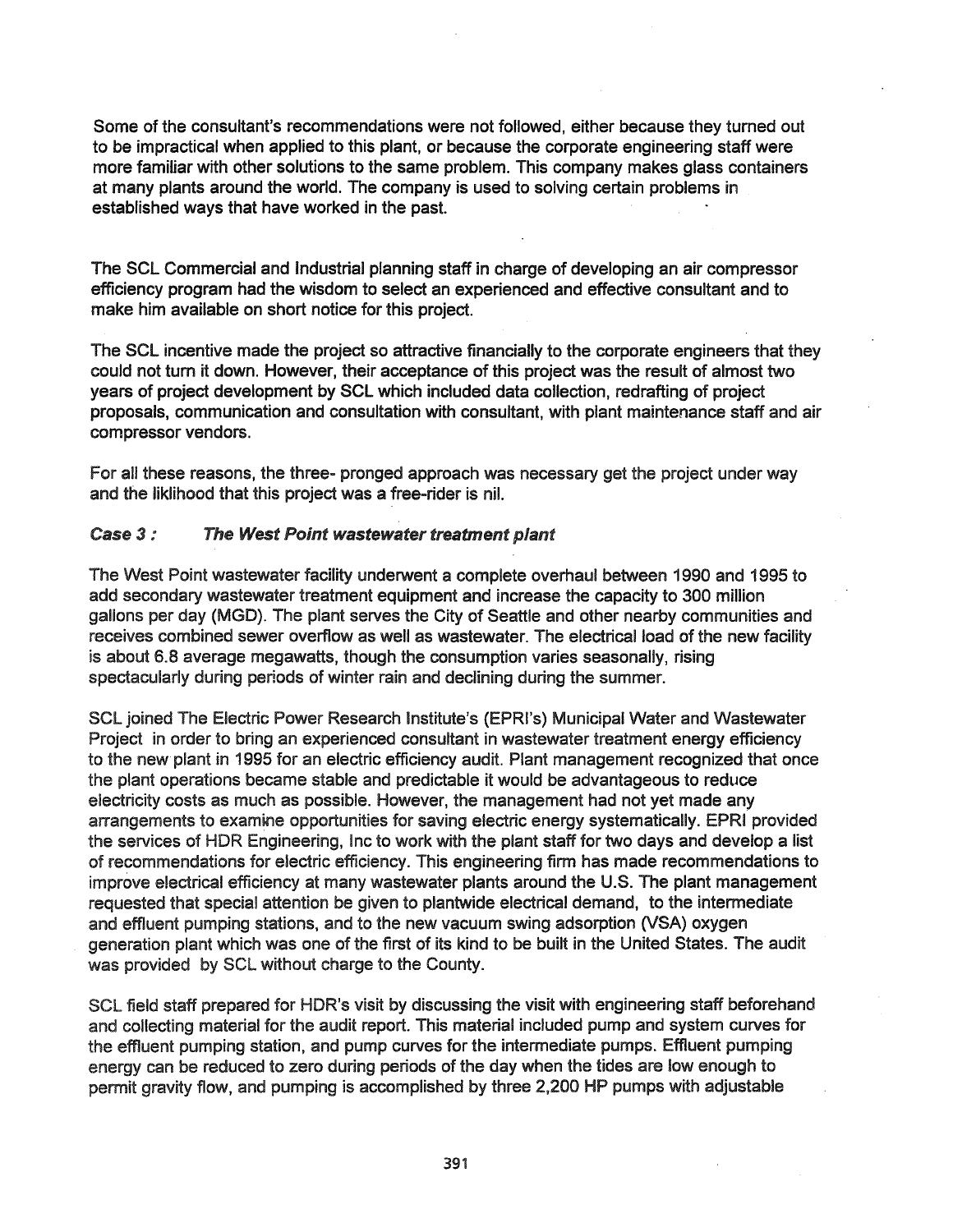speed drives. SCL also collected lists of electrical equipment in the new plant including the expected annual operating hours and the expected average power draw of each piece of large electrical equipment. SCL staff identified the site engineers who could contribute to the meetings with HDR Engineering, and helped arrange for the meetings. This was important given the preoccupation of plant staff with operations testing and other preparations needed to meet the deadline for EPA certification.

In addition, SCL initiated another project to incorporate electric power data into the supervisory control system (SCS) that operates plant equipment. The design of the SCS did not include electric power data of any kind, making the real time analysis of impacts of operational changes on electric energy and demand costs. impossible. The power data from existing recording meters in eight plant substations were connected to the SCS and incorporated in the system software in the corresponding screens. With this addition to the SCS, the recommendations made by HDR Engineering, as well as other energy saving adjustments to be made in the future, can be reviewed for their impact on electricity consumption within the archived data of the SCS. Operators can observe the changes in electricity use as they change operating procedures in the treatment plant. This project involved an incentive of \$ 22,000 from SCL to the County, and was completed during the winter of 1996-1997.

HDR Engineering recommended four changes at the plant, of which three do not involve any equipment costs. These are summarized in Figure 6.

|    | The West Point Wastewater Treatment Plant, Seattle, Washington <sup>1,2</sup>                                                                          |                                                                        |                                             |  |
|----|--------------------------------------------------------------------------------------------------------------------------------------------------------|------------------------------------------------------------------------|---------------------------------------------|--|
|    | <b>Electrical Efficiency Measure</b>                                                                                                                   | <b>Estimated Benefits</b>                                              | <b>Estimated Costs</b>                      |  |
| 1. | Raise the Intermediate Pump<br>Wetwell level by 1.5 feet during<br>dry weather                                                                         | 145,000 kWh/Yr<br>\$5,076 electricity savings<br>annually              | <b>Programming costs</b><br>only            |  |
| 2. | <b>Raise the Effluent Pump</b><br>Wetwell level by 4.0 feet.<br>during dry weather                                                                     | Up to 417,600 kWh/Yr<br>Up to \$14,600 electricity<br>savings annually | Programming costs<br>only                   |  |
| 3. | Fine-tune the Oxygen<br><b>Generation Plant system</b><br>controls                                                                                     | 289,100 kWh/Yr<br>\$10,200 electricity savings<br>annually             | Programming costs<br>only                   |  |
| 4. | Retrofit six adjustable speed<br>drives to mixers in the High Purity<br>Oxygen Aeration Basins and<br>reduce the level of dissolved<br>Oxygen slightly | 1,764,440 kWh/Yr<br>\$62,100 electricity savings<br>annually           | \$115,000 for<br>adjustable speed<br>drives |  |

Figure 6 Recommended Measures to Improve Electrical Energy Efficiency at The West Point Wastewater Treatment Plant, Seattle, Washington<sup>1</sup> 2

<sup>1</sup> Based on "Final Report: Electrotechnology Assessment, Seattle Metro West Point Wastewater Facility", April 1996, HDR Engineering, Lake Oswego, Oregon, and upon subsequent discussions with plant engineers and upon testing at the plant

2 The analysis of the potential for electrical savings in the VSA plant was conducted by DWG Associates, a subcontractor in this EPRI project.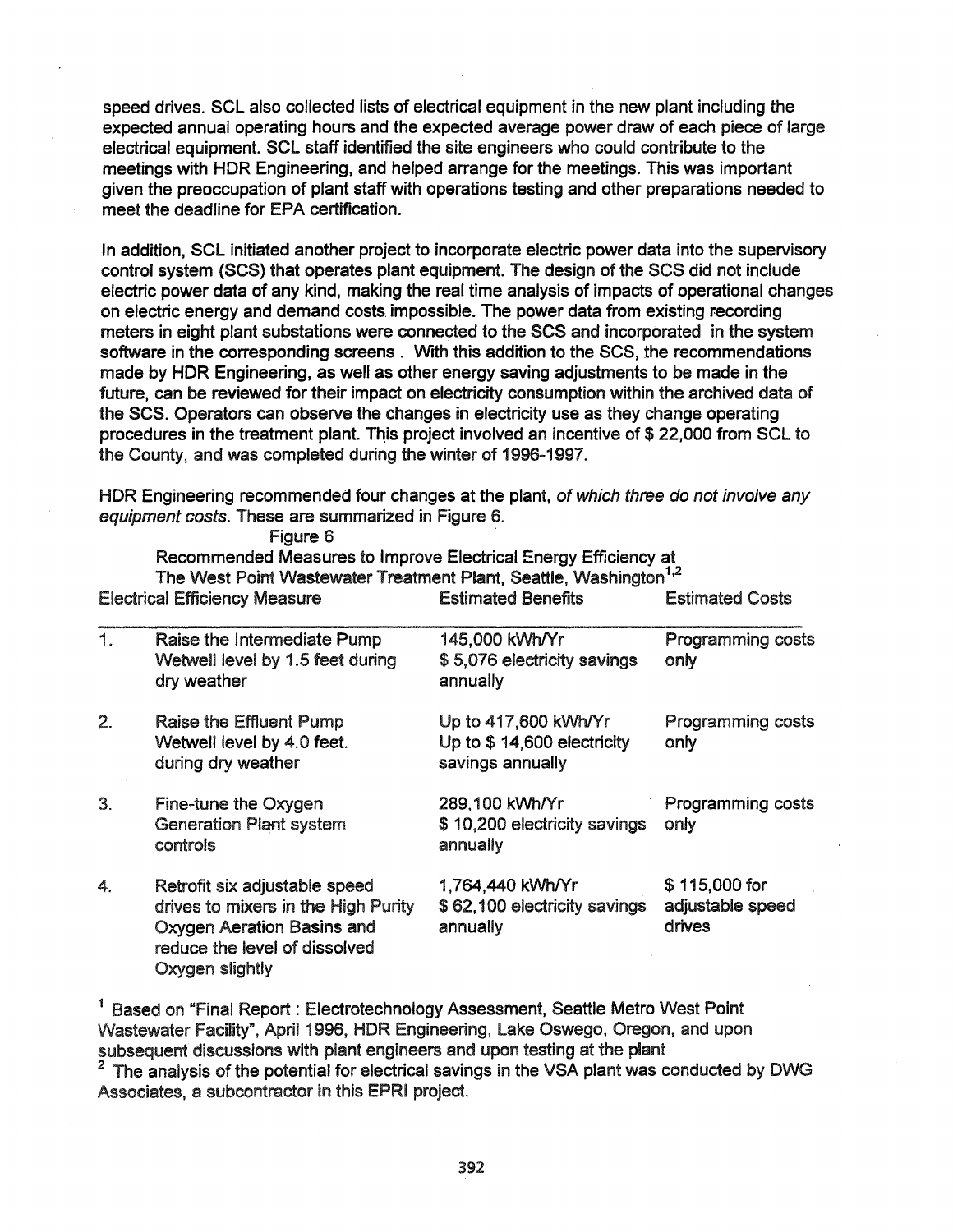To date the plant management has committed to following recommendations 1,2 & 3. The fourth measure is in doubt because of the requirement that the level of dissolved Oxygen in some of the aeration basins be reduced as part of the measure.

The energy benefits of measure 1 have been verified by analysis and comparison of flow and electrical energy consumption data from the intermediate pumps at 111.5 feet and 113.0 feet. The change in energy use with change in wetwell levels agrees with the HDR estimate per foot of rise in the wetwell to within 1.7 %. Although the consultant predicted this operational change could be instituted year round, plant staff will only institute it during periods of normal flow because of the need for excess wetwell capacity during rainy weather. Analysis of plant flow and weather data show this measure can be operational for about 5,000 hours per year. Software changes allow the wetwell level to gradually ramp up as flow volume drops, and gradually ramp down the level as the flow increases. The annual bill savings of \$ 5,100 comes at no cost to the County. The final test of Measure 1 will utilize the newly available real time power data from the intermediate pump substation in the SCS, in combination with real time flow data through the pump station.

Testing of the feasibility of Measure 2 has been underway for about a year, due to concern that decreased mixing in the effluent wetwell would make the breakdown of chlorine less effective. Tests do indicate that the chlorine levels will remain acceptably low even with a higher wetwell level, and that this measure is viable. However, the measure cannot be fully implemented until an additional chlorine sensor is installed in the effluent stream below the plant and the level of chlorine can be monitored fully. This measure may not be implemented during periods of rain either, due to the need for backup storage space in the effluent wetwell. The plan is to program the effluent wetwell level for one of two levels, depending upon the volume of flow in the plant. The larger benefits from a rise in wetwell level at the effluent pumps compared to the intermediate pumps is due to the increased gravity flow.

The recommended changes in the operation of the Oxygen plant has been delayed due to past problems with the Vacuum Swing Adsorption process. The evaluation of this measure will take place in the summer or fall of 1996.

#### **Summary**

The process of improving electrical efficiency at this plant will continue for some time. The HDR report provided three recommendations that were acceptable to plant management. While the original savings estimate for these three measures totaled between 756,000 kWh and 1,274,850 kWh annually, practical considerations will reduce these savings. If total annual savings of 1,000,000 kWh are achieved they will be worth \$35,000 to the County each year.

The benefits of the three-pronged approach at the West Point wastewater plant are shown by the plant management's acceptance of the recommendations from an HDR Engineering, Inc, and by the subsequent effort by the plant engineers to adapt the suggestions to the reality of the plant conditions.

The additional work by SCl to assure that power data are included in the plant SCS is essential both for the optimization of the electricity savings from HDR's recommended measures, and for the future identification other electricity efficiency measures. Neither of these products would